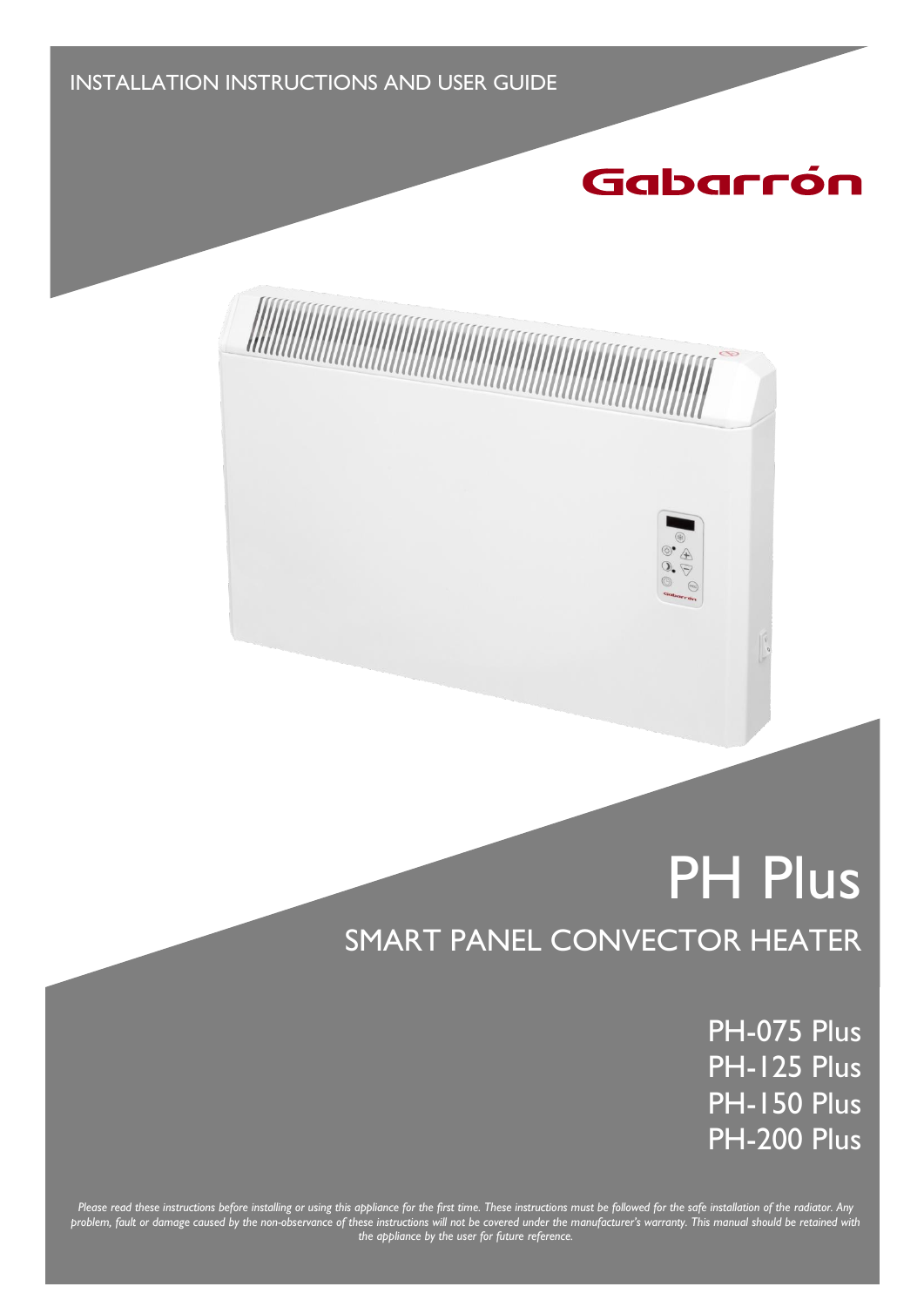### **1.- WARNING** Please read these instructions before installing or using this appliance for the first time.

- The warranty of the heater will not cover any damage caused by non-observance of any of these instructions.
- The instructions should be retained for future reference. This guide must be kept and given to any new owner.
- This appliance can be used by children aged from 8 years and above and persons with reduced physical, sensory or mental capabilities or lack of experience and knowledge if they have been given supervision or instruction concerning the use of the appliance in a safe way and understand the hazards involved. Children must not play with the appliance. Cleaning and user maintenance must not be made by children without supervision.
- Children aged from 3 years and less than 8 years shall only switch on/off the appliance provided that it has been placed or installed in its intended normal operating position and they have been given supervision or instruction concerning use of the appliance in a safe way and understand the hazards involved. Children aged from 3 years and less than 8 years shall not plug in, regulate and clean the appliance or perform user maintenance.
- Children of less than 3 years should be kept away unless continuously supervised.
- Please check that the voltage in the rating label fits the power supply.
- The use of panel heaters is forbidden in any area where there is a presence of gases, explosives or inflammable objects.
- Do not use this heater to dry clothes. Do not cover this heater or put objects in contact with it.
- Neither the connecting cable nor any other object must come into contact with the hot unit.
- Do not cover this heater at any time.
- The air outlet at the top of the thermal radiator and the air inlet at the bottom are provided to ensure the most efficient operation of the appliance. They also protect the heater from overheating; therefore, it is essential that at no time are they covered.
- This heater should be switched off at the isolating switch before any repair work is carried out.
- The installation must be carried out in accordance with the current electrical regulations.
- Should the heater be moved and reinstalled it is essential that the work is carried out by a fully qualified technician.
- The heater should not be installed just below an electrical socket.
- The appliance must be installed in such a way that it is impossible for anyone using a bath or shower, to touch the controls.
- The heater is fitted with a flexible cable size  $3 \times 1.00$  mm<sup>2</sup> for electrical connection. It may be used to connect the heater to the fixed wiring of the premised through a suitable connection box positioned adjacent to the heater.
- This appliance must be connected to the supply by fixed wiring. The supply circuit to the heater must incorporate a double pole isolating switch having a contact separation of at least 3 mm.
- If the flexible power cable for this unit is damaged, it may only be replaced by a repair workshop recognised by the manufacturer, as special tools are necessary.
- This appliance must be earthed.
- All models are supplied with an electrical interrupt cut-out. This will switch off the heater if, for any reason, it overheats. Should the cut-out operate, turn the heater off and remove the cause for the overheating. The cut-out will be reset automatically.
- Please, if included, complete the enclosed warranty card and return it to the manufacturer to enable registration to take place.
- The presence of air particles of smoke, dust and other pollutants could, in time, discolour the walls and surfaces around the heater.
- CAUTION Some parts of this product can become very hot and cause burns. Particular attention must be given when children and vulnerable people are present.



• **WARNING:** In order to avoid overheating do not cover the heater.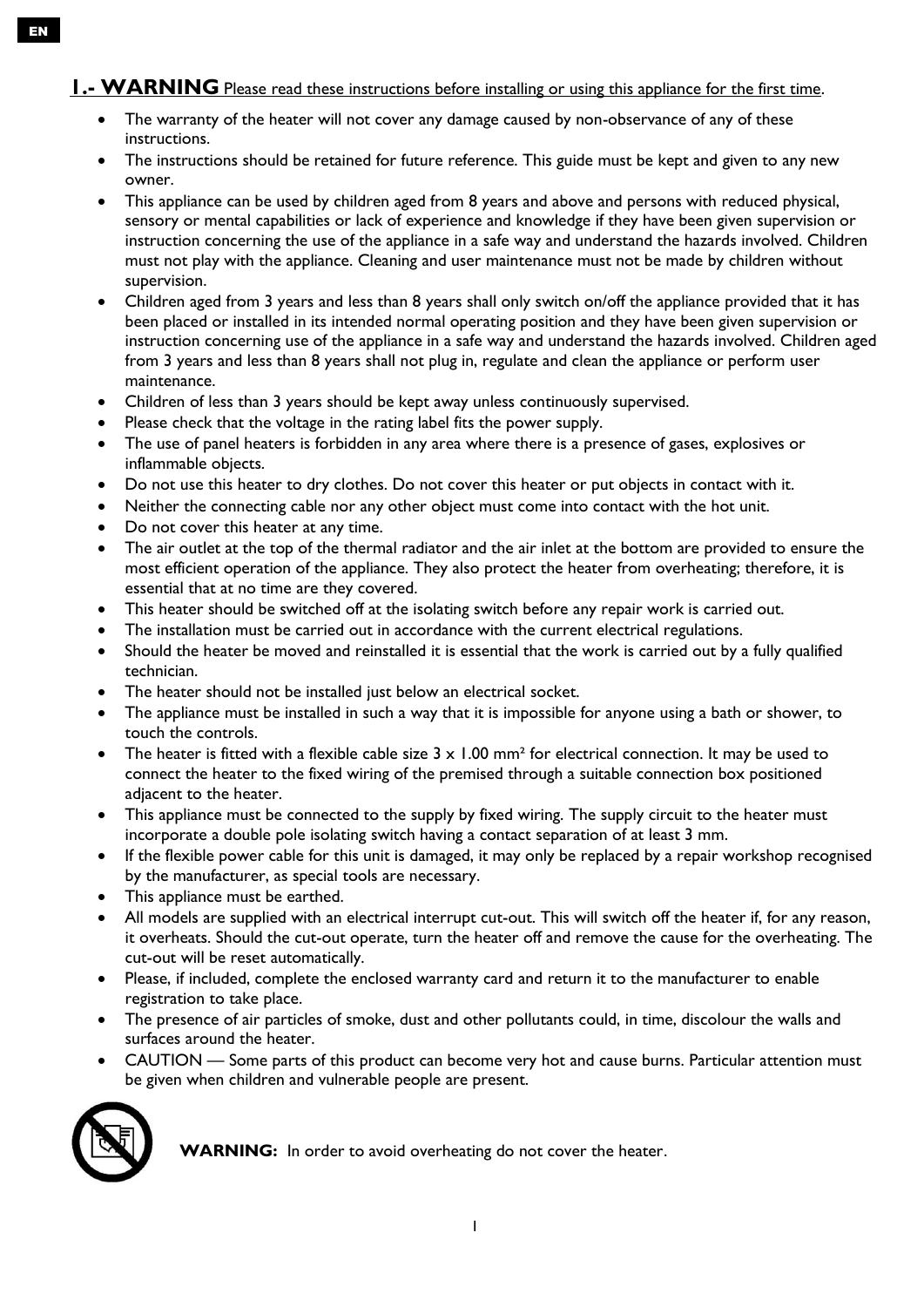- Open the package and check that it is the correct model and it is in good condition.

- To obtain optimum performances it is necessary to maintain a minimum clearance of 50 cm between the panel heater and any

- inflammable material as furniture, curtains etc.
- The studs and screws to attach the supports are in the accessories bag.
- Fix the two square brackets to the back of the heater by using the two smalls screws. (see Fig.1)



- Position and fix the top bracket at the correct distance from the floor (see Fig.2) and hang the unit on the hooks of the top bracket.



- Mark the fixing points on the wall using a pencil. Use the heater fixing holes as a template and mark the wall through the two fixing holes in the square brackets. Fix the heater to the wall.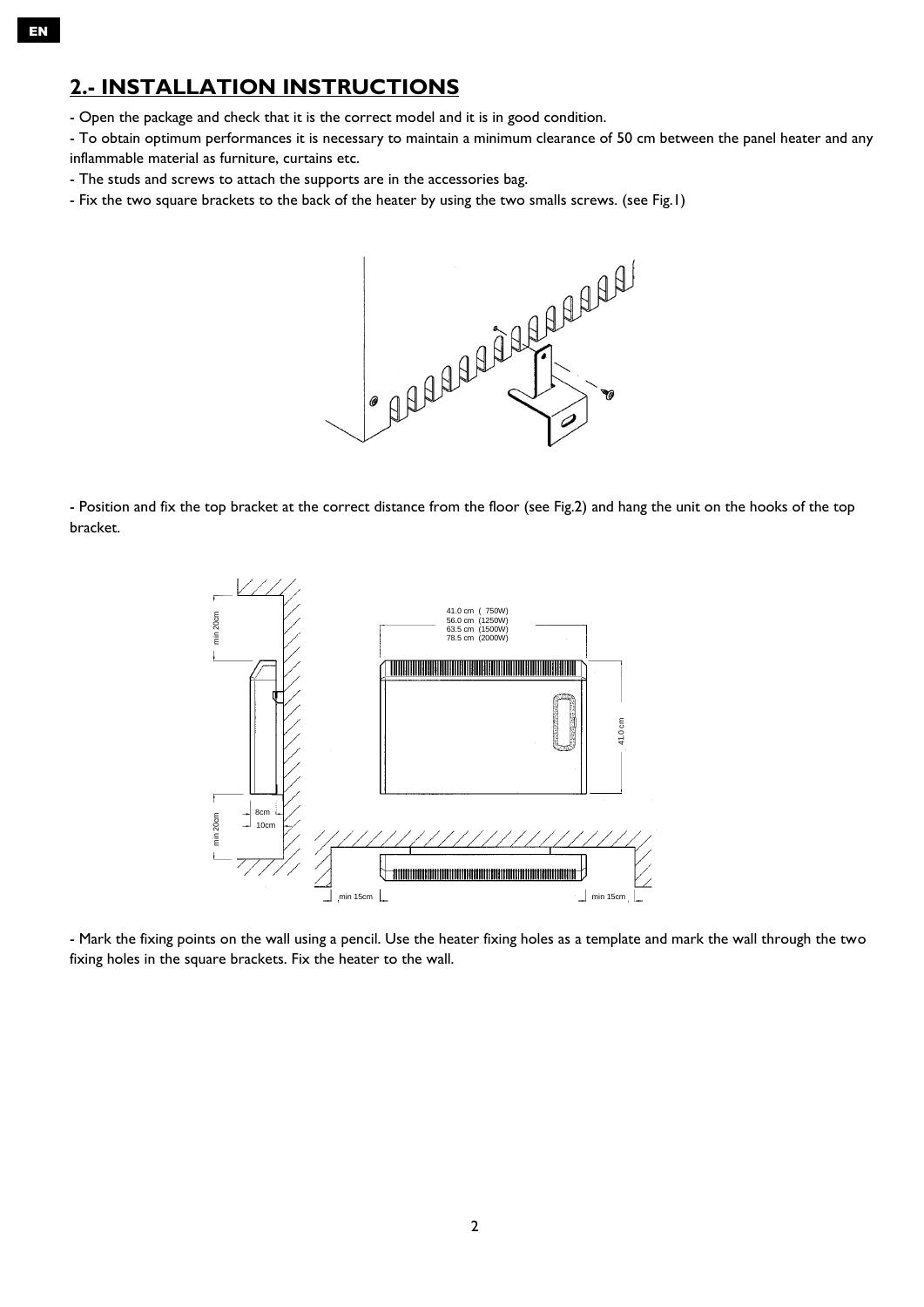## **3.- USING THE PANEL HEATER**

EN

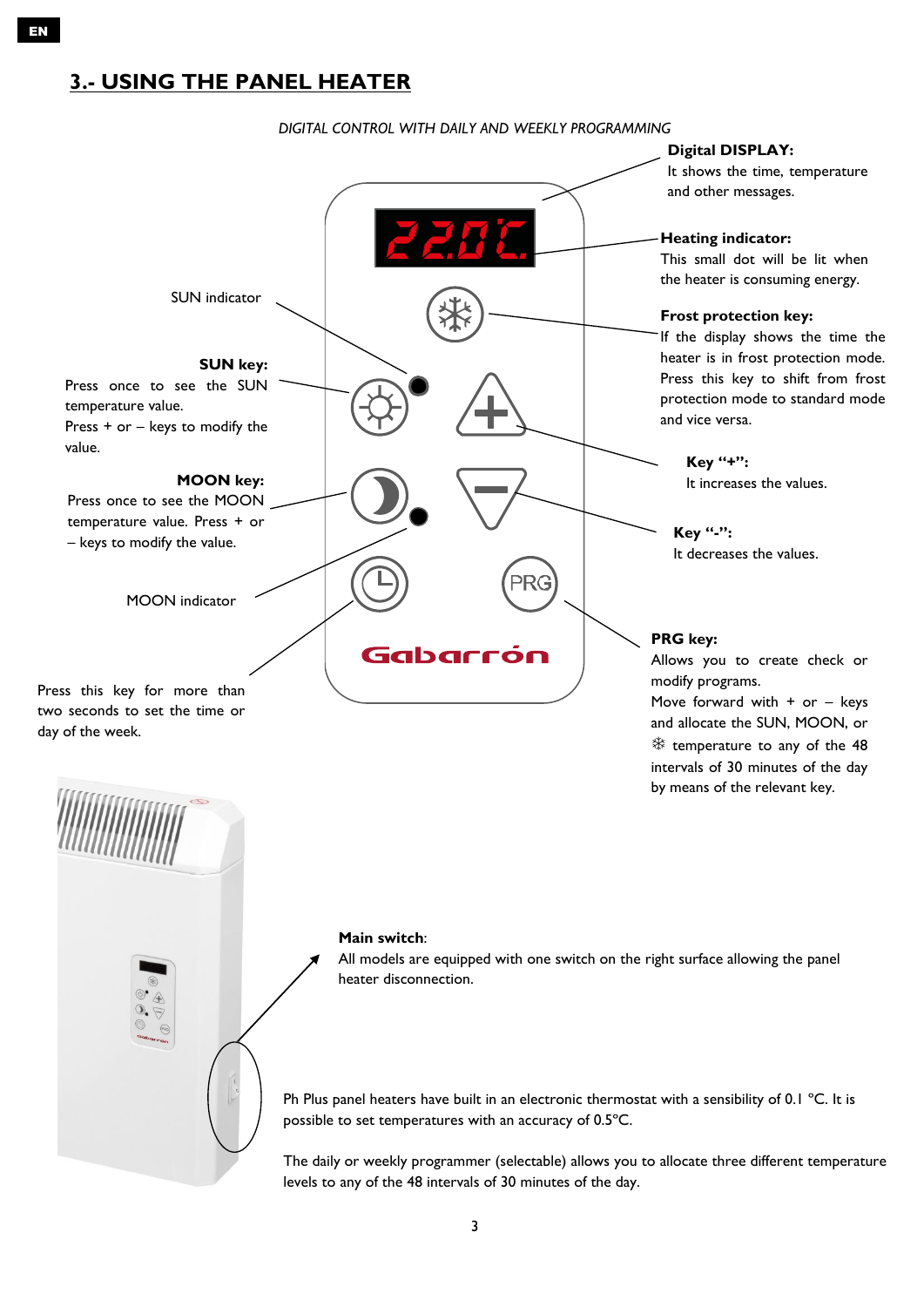#### **SWITCHING ON THE PANEL HEATER**

Once the heater is connected to a main supply, switch on the heater by setting the switch marked  $|I-O|$  positioned at the rigth side of the panel heater to "I". The off position is marked "O".

#### **SETTING THE TIME**

Press the  $\Theta$  key more than two seconds. The display will show the time intermittently. Set the hours by pressing  $+$  and  $-$  keys and press the  $\Theta$ . Set the minutes the same way. Press once more the  $\Theta$  key to store the time. If at any time it is necessary to set the time press the  $\bigcirc$  key and repeat the above steps.

#### **FROST PROTECTION MODE**

With this mode on, if the room temperature drops below 3°C the heater will connect itself automatically.

If the display shows the time the panel heater is in frost protection mode. Press the  $\mathcal{H}$  key to shift from frost protection mode (time is shown in the display) to standard mode (temperature is shown in the display) and vice versa.

#### **PROGRAMMING THE PANEL HEATER**

The panel heater operates in programming mode maintaining the SUN, MOON or « \$ temperatures as per the introduced program. If the display shows the time, the panel heater is in frost protection mode.

#### **SUN, MOON AND TEMPERATURES**

The electronic programmer is able to handle three temperature levels during the 24h of the day.

Press the  $\ddot{\otimes}$  key to set the SUN temperature. The display will show the SUN temperature value blinking.

Set the SUN temperature value by means of the **+** o **–** keys and press the key to store the value. If the display shows the time the heater is in frost protection mode. Press the  $*$  key to shift from frost protection mode (time is shown in the display) to standard mode (temperature is shown in the display) and vice versa.

Repeat the above steps with the key  $\sum$  to set the MOON temperature.

The  $*$  temperature level is 3°C and it is a fix value. This temperature level can be used as off selection when setting the temperatures during curtain times of the day.

SUN, MOON, or  $\mathcal{K}$  temperatures can be allocated to any of the 48 intervals of 30 minutes of the day.

#### **DAILY PROGRAMMES**

It is basic to visualize the day split into 48 intervals of 30 minutes each; SUN, MOON, or ※ temperatures can be allocated to any of them.

The default settings include daily mode so that the heater will repeat the program every day. If different programmes are required along a week, please see the next step WEEKLY PROGRAMMES. To check a programme or to make a new one, follow these steps:

Press the PRG key and the display will show **00:00** intermittently. Press one of the three keys  $\overline{D}$   $\otimes$   $\otimes$  to allocate SUN, MOON or OFF (frost protection) from 00:00h to 00:30h. If SUN or MOON temperatures are selected the relevant luminous indicator will be lit. If OFF temperature  $\mathcal *$  is selected both luminous indicators will be off.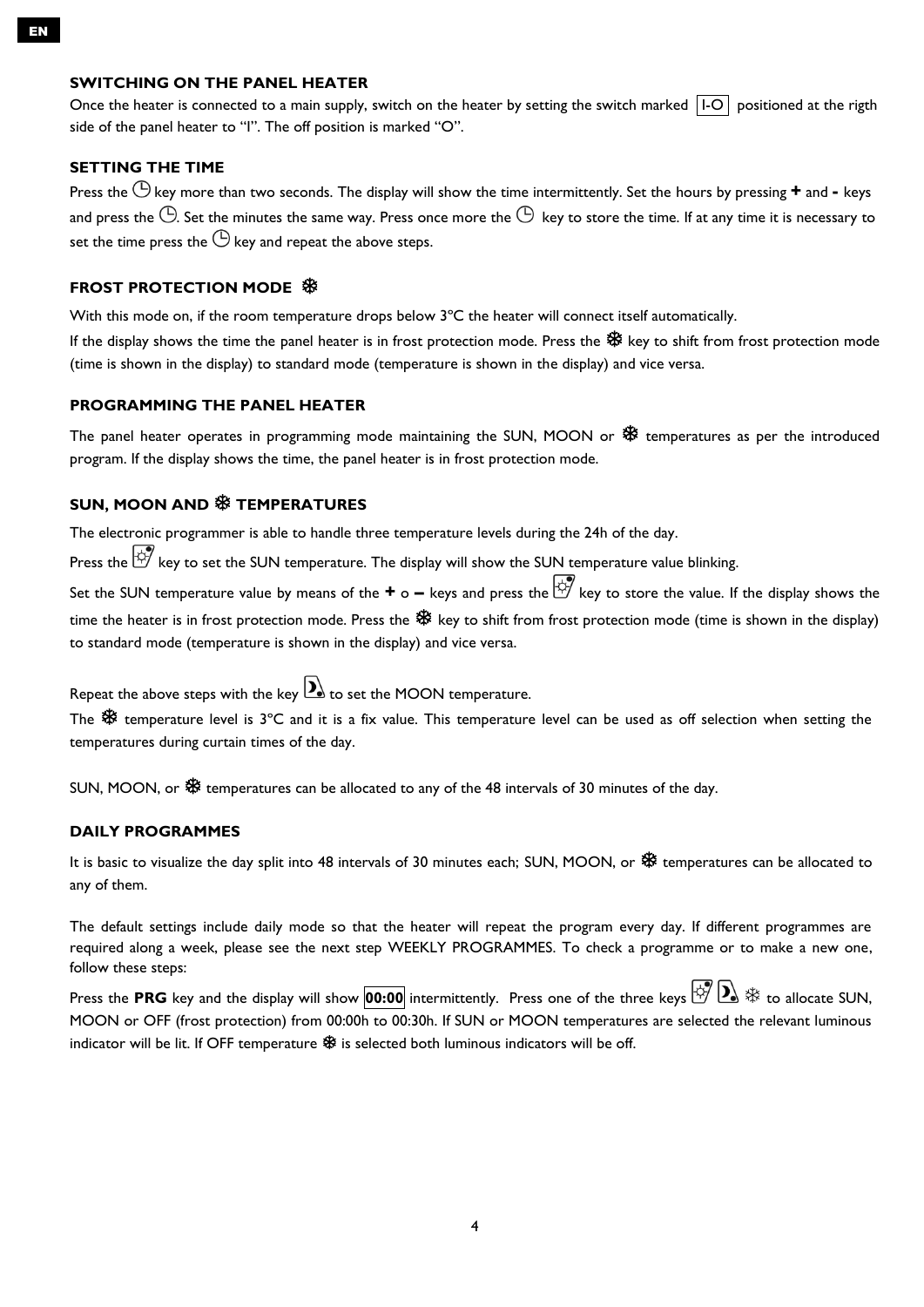Press the **+** key to go to the next interval. The display will show **00:30** intermittently and, again, press one of the three keys to allocate SUN, MOON or OFF (frost protection) from 00:30h to 01:00h or press **+** key directly if the existing temperature level is ok.

Repeat these steps allocating the desired temperatures levels over the 24 hours of the day. Press the **–** key at any time to modify a previous period. By reaching the **23:30** in the display and pressing **+** key, the controller will store the program and will return to the previous mode.

At any time **PRG** key can be used also to store the program and return the previous mode.

| <b>SUN</b><br><br>MOON )<br>OFF<br>╬<br>00:00<br>01:00<br>02:00<br>03:00<br>04:00<br>05:00<br>06:00<br>07:00                                                                                                                                                                                                                                                                                                                         | 08:00<br>09:00<br>10:00<br>11:00<br>12:00<br>13:00<br>14:00<br>15:00<br>16:00<br>17:00<br>18:00<br>19:00<br>20:00                                                                                                                                                                                                                                                                                                                                                                                                                                                                                             | 21:00<br>22:00<br>23:00<br>24:00                                                                                                       |
|--------------------------------------------------------------------------------------------------------------------------------------------------------------------------------------------------------------------------------------------------------------------------------------------------------------------------------------------------------------------------------------------------------------------------------------|---------------------------------------------------------------------------------------------------------------------------------------------------------------------------------------------------------------------------------------------------------------------------------------------------------------------------------------------------------------------------------------------------------------------------------------------------------------------------------------------------------------------------------------------------------------------------------------------------------------|----------------------------------------------------------------------------------------------------------------------------------------|
| <b>EXAMPLE</b>                                                                                                                                                                                                                                                                                                                                                                                                                       | I - Press PRG                                                                                                                                                                                                                                                                                                                                                                                                                                                                                                                                                                                                 | 00:00                                                                                                                                  |
| Let's see an example of how to introduce a<br>program with the above distribution of<br>temperatures.<br>OFF from 24:00h to 7:30h in the morning.<br>The heater will be on only if the temperature<br>drops to 3°C.<br>SUN temperature from 7:30h to 9:00h.<br>MOON temperature from 9:00h to 13:00h.<br>SUN temperature from 13:00h to 15:00h.<br>MOON temperature from 15:00h to 19:30h.<br>SUN temperature from 19:30h to 24:00h. | 2 - Press $\frac{4}{3}$<br>$3 - Press + key$<br>4 - Repeat steps 2 and 3 until display shows:<br>5 - Press<br>$6$ - Press $+$ key<br>7 - Press $\left \phi\right $<br>8 - Press + key<br>9 - Press $\overline{\mathfrak{B}}$<br>10 - Press + key<br>$\frac{1}{11}$ - Press $2$<br>12 - Press + key<br>13 - Repeat steps 11 and 12 until display shows:<br>14 - Press $\overline{\mathfrak{B}}$<br>15 - Press + key<br>16 - Repeat steps 14 and 15 until display shows:<br>$17 - Press$ <sup>D</sup><br>18 - Press + key<br>19 - Repeat steps 17 and 18 until display shows:<br>20 - Press<br>21 - Press + key | Off<br>00:30<br>07:30<br>On<br>08:00<br>08:30<br>09:00<br>09:30<br>13:00<br>13:30<br>15:00<br>$\mathbf{D}'$<br>15:30<br>19:30<br>20:00 |
|                                                                                                                                                                                                                                                                                                                                                                                                                                      | 22 - Repeat steps 20 and 21 until display shows:                                                                                                                                                                                                                                                                                                                                                                                                                                                                                                                                                              | 23:30                                                                                                                                  |
|                                                                                                                                                                                                                                                                                                                                                                                                                                      | $23 - Press$                                                                                                                                                                                                                                                                                                                                                                                                                                                                                                                                                                                                  |                                                                                                                                        |
|                                                                                                                                                                                                                                                                                                                                                                                                                                      | 24 - Press + key                                                                                                                                                                                                                                                                                                                                                                                                                                                                                                                                                                                              | <b>GRAB</b>                                                                                                                            |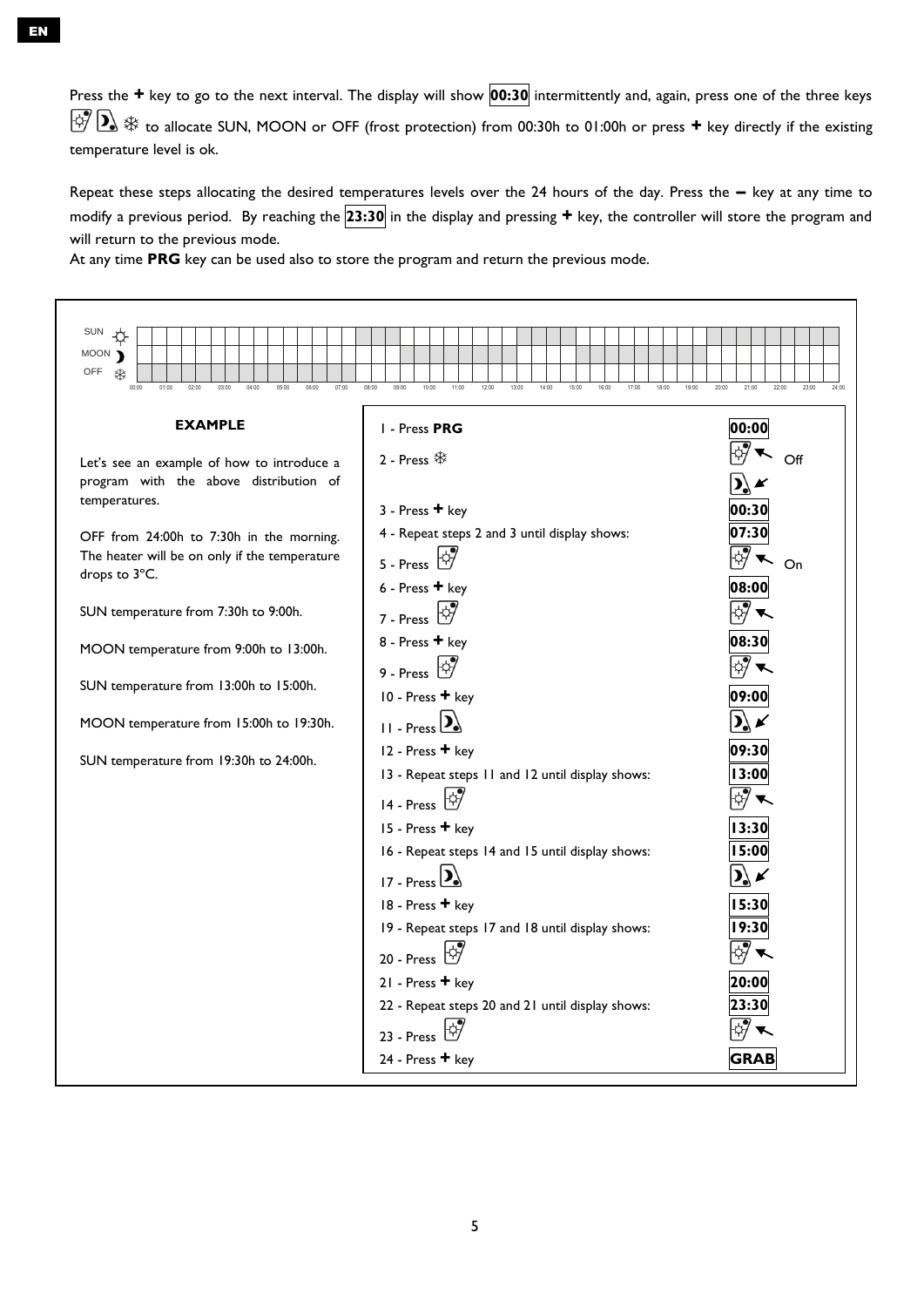#### **WEEKLY PROGRAMMES**

It is possible to allocate different programs to different days of the week. To do this, the controller has to be upgrade from 24hr mode (factory default) to 24hr/7days mode as follows:

Switch off the panel heater by turning off the main switch at the right side of the heater, the display will be Off. Press the  $\Theta$ key and at the same time turn on the main switch maintaining the  $\bigoplus$  key at least five seconds. The display will show P-SE which means that weekly mode has been set.

SETTING THE DAY: Press the  $\bigcirc$  key more than two seconds and the display will show the number of the day. Set the correct number, if required, by pressing  $+$  or  $-$  keys. Press the  $\bigcirc$  key and the display will show now the time. Press again the  $\bigcirc$  key and new values will be stored.

To check a programme or to make a new one press **PRG** key: The display will show **dia1**. Press again **PRG** key and the display will show **00:00** intermittently. Follow now the steps from DAILY PROGRAMMES section until the display shows again **dia1**. Repeat this process with the 7 days of the week. When the display shows **dia7** the weekly program will be stored by pressing **+** key.

**If the display shows dia1 then, pressing + key more than three seconds will copy the day 1 program to day 2 and so on.**

**It is possible to allocate any of the three temperature levels to all the intervals of any day maintaining the relevant**  $\mathbb{E}^{\mathcal{P}}$   $\mathbf{D}_k$   $\mathcal{R}$  key until an audible signal is heard.

To turn back a controller from 24hr/7days to a single 24hr press **PRG** key more than six seconds. This will restore the factory default settings.

#### **KEYBOARD LOCK**

Press the  $\frac{4k}{3}$  key more than six seconds and the keyboard will be locked. The display will show  $\boxed{C - - \Box}$  and the controller will keep on working internally. To unlock the keyboard, press again the  $*$  key more than six seconds.

#### **SUN MANUAL OVERRIDE**

Maintain the SUN Key pressed for 4 seconds to set the Sun Manual Override. The heater will maintain the sun temperature set point and will ignore the pre-set program until the next change in programming temperature level.

Both luminous indicators SUN and MOON will be lit. This function could be useful when SUN temperature is required and we do not want to modify the program.

By pressing the SUN key for 4 seconds with Sun Manual Override activated, the function will be removed and the heater will follow the programme again.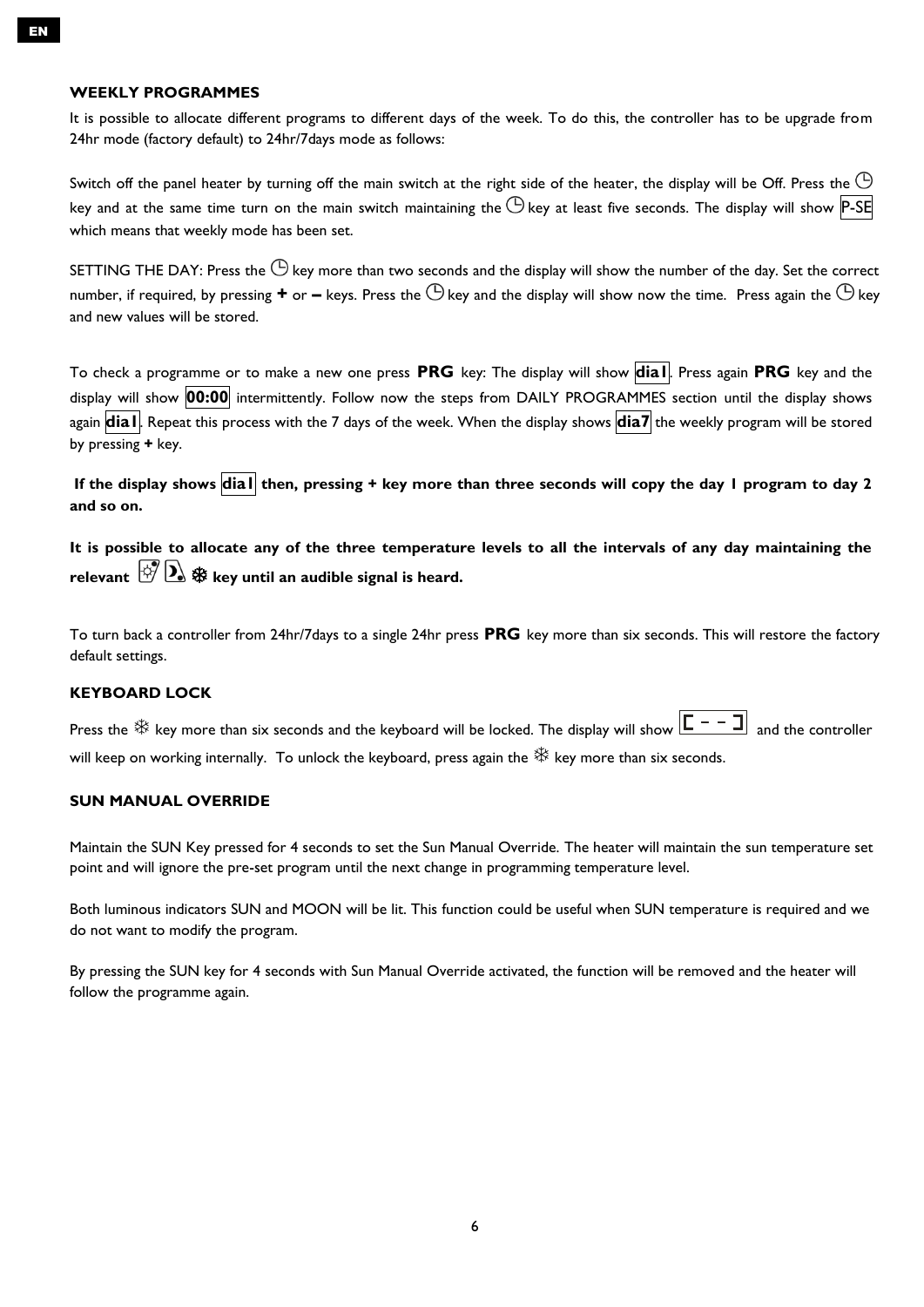## **4.- ADVANCED FUNCTION**

#### **OPEN WINDOW DETECTION**

With open window detection activated, the heating element will be disconnected automatically when a sharp decrease in temperature in the room is detected avoiding energy wastage. After this period of time, the panel heater returns to the prior operation mode.

When Open Window Detection is working, the word Open will be displayed alternating with the status of the current mode.

*Note: To activate the open window detection please refer to ADVANCED FUNCTION ACTIVATION section.*

#### **ADAPTIVE START CONTROL**

PH Plus electronic control analyses the heating requirements of the room where the panel heater is installed using this information to turn on the heating element in advance in order to reach the set point temperature at the desired time.

When Adaptive Start Control is working, the word AdAP will be displayed alternating with the status of the current mode.

*Note: To activate the adaptive start control please refer to ADVANCED FUNCTION ACTIVATION section.*

#### **ADVANCED FUNCTION ACTIVATION**

Advanced functions Open Windows Detection and Adaptive Start Control are disabled by default. To enable / disable these functions, the following steps must be followed:

Switch off the panel heater by turning off the main switch at the right side of the heater, the display will be Off. Press the  $\frac{160}{100}$  key

and at the same time turn on the main switch maintaining the  $\mathcal{H}$  key at least five seconds.

The display will show OPEn alternating with the status of the function (On or OFF). Use the navigation keys **+** or – to enable / disable Open Windows Detection function.

Confirm the new value for the function by pressing the **PRG** key. The next function (AdAP) is shown alternating with its status (On or OFF). Use the navigation keys **+** or **–** to enable / disable Adaptive Start Control function. Confirm the new value for the function by pressing the **PRG** key.

## **5.- UNIT RESET**

The panel heater reset establishes the factory configuration of the heater removing the programming, establishing the daily programming and disabling the advanced functions. To reset the unit, hold the **PRG** key for 4 seconds, the display will show InIC to indicate the heater has been reset.

## **6.- CLEANING AND MAINTENANCE**

The panel heaters do not precise any special maintenance providing thermal comfort during large periods. Clean dust with a dry, soft cloth only when the unit is disconnected and cold.

Do not use solvents or abrasive products for cleaning.

This panel heater has been manufactured under an assured quality system using environment friendly processes.

Please take the panel heaters to a clean point once their useful life is finished, in order to recycle their materials in the right way.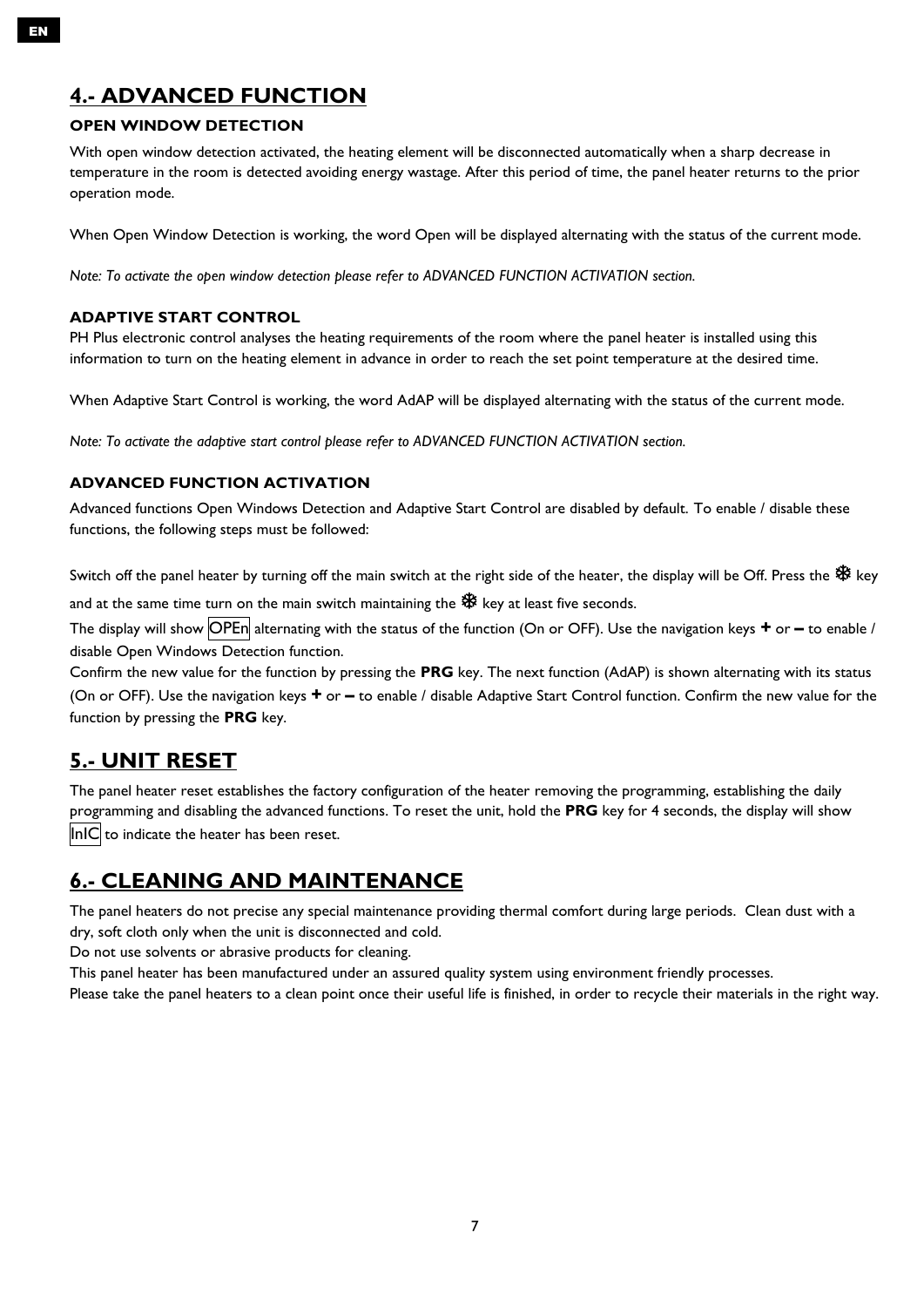## **7.- TROUBLESHOOTING**

| The panel heater radiator does not heat. | Check the heater or the air inlets are not covered.                                        |
|------------------------------------------|--------------------------------------------------------------------------------------------|
|                                          | If the display shows the time, press the $\frac{4}{3}$ key to switch on the heater.        |
|                                          | Check that the DAY or NIGHT temperatures are right.                                        |
| The room does not reach the required     | Check the selected temperature is in accordance with the desired                           |
| temperature.                             | temperature. Maybe the room needs more heating power.                                      |
| DAY and NIGHT luminous indicators are    | Sun Manual Override has been configured.                                                   |
| lit at the same time                     | Hold the Sun key for 4 seconds to return to the programming.                               |
| The display shows "Err I" or "Err2"      | Contact the after sales service.                                                           |
|                                          |                                                                                            |
| Only daily programmes                    | The controller is in single 24hr mode (factory default). See WEEKLY                        |
|                                          | PROGRAMMES section to switch to 24hr/7days mode.                                           |
| The keyboard does not respond.           | If the display shows $\boxed{\Box - - \Box}$ , the keyboard is locked. To unlock it, press |
|                                          | the $\frac{4k}{3}$ key more than six seconds.                                              |

## **8.- SPECIFICATIONS**

| <b>Models</b>    | PH-075 Plus | <b>PH-125</b><br><b>Plus</b> | <b>PH-150</b><br><b>Plus</b> | PH-200 Plus |
|------------------|-------------|------------------------------|------------------------------|-------------|
| Length (cm)      | 41          | 56                           | 63                           | 78          |
| Width (cm)       | 8           | 8                            | 8                            | 8           |
| Height (cm)      | 41          | 41                           | 4 <sub>l</sub>               | 41          |
| Weight (kg)      | 3.5         | 4                            | 4.5                          | 5.5         |
| Voltage          |             |                              | 240 V $\sim$                 |             |
| <b>Isolation</b> |             | Class I                      |                              |             |
| Power (W)        | 750         | 1250                         | 1500                         | 2000        |

## **9.- MAIN COMPONENTS LIST**

| Main PCB             | ref. 30100084 | 750 W Heating Element  | ref. 40491755 |
|----------------------|---------------|------------------------|---------------|
| Keyboard             | ref. 40491702 | 1250 W Heating Element | ref. 40491757 |
| 85°C thermal limiter | ref. 30100040 | 1500 W Heating Element | ref. 40491759 |
| Main Switch          | ref. 46100530 | 2000 W Heating Element | ref. 40491761 |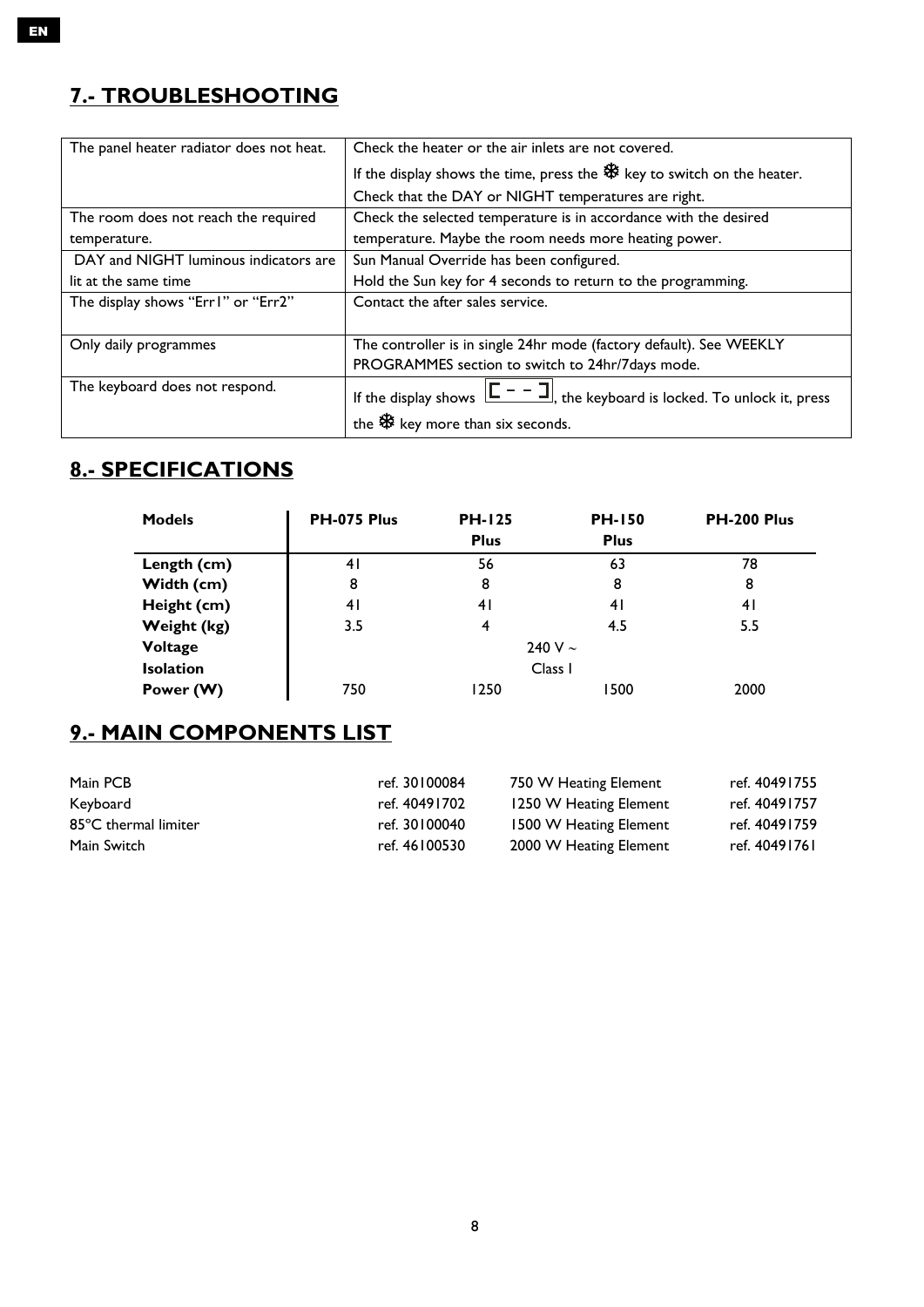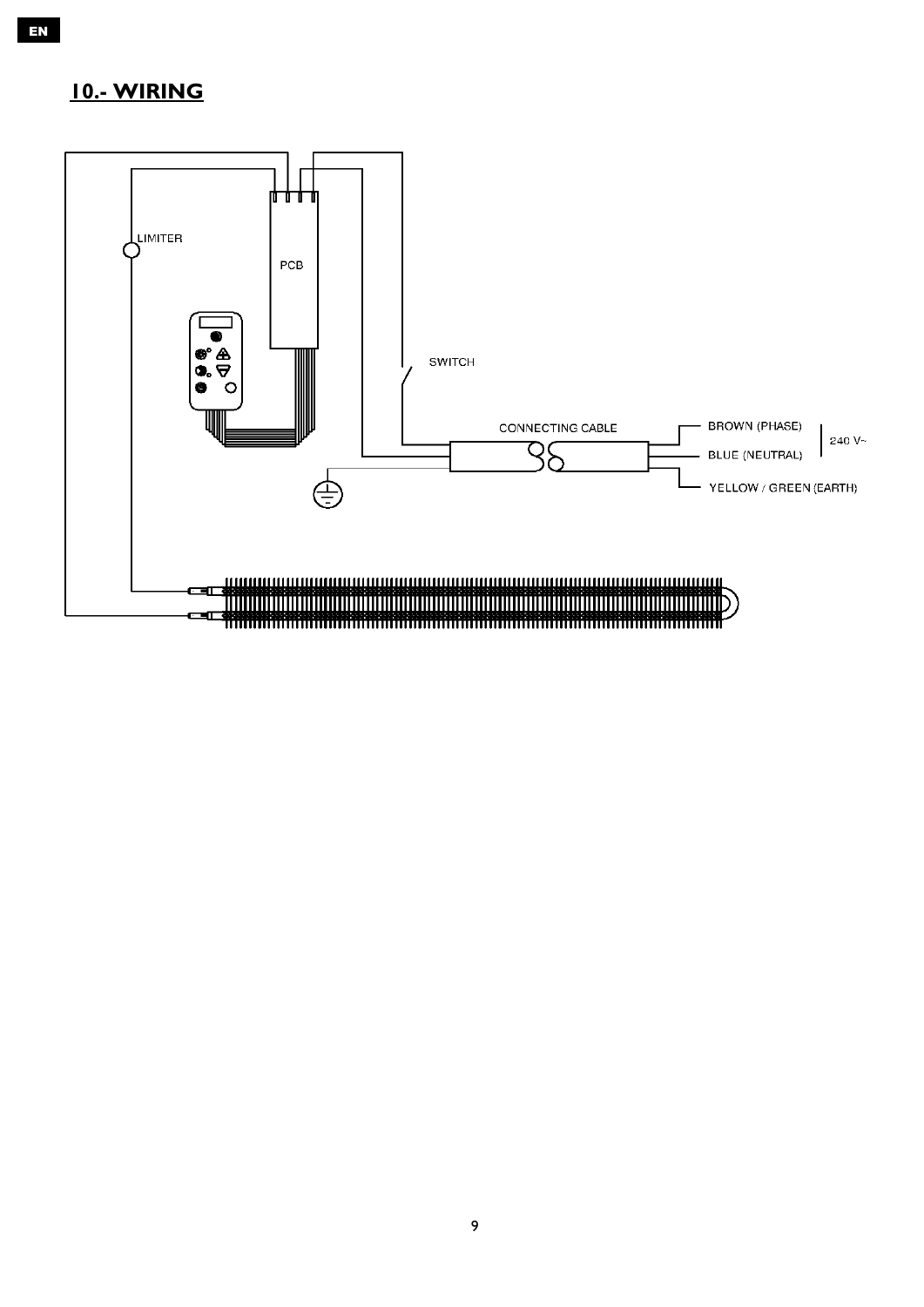## **11.- PRODUCT FICHE**

#### MODEL(S): **GABARRON PH-075 Plus, PH-125 Plus, PH-150 Plus, PH-200 Plus**

|                                   |                    |               |               | Value         |               |      |
|-----------------------------------|--------------------|---------------|---------------|---------------|---------------|------|
| <b>Item</b>                       | <b>Symbol</b>      | <b>PH-075</b> | <b>PH-125</b> | <b>PH-150</b> | <b>PH-200</b> | Unit |
|                                   |                    | <b>Plus</b>   | <b>Plus</b>   | <b>Plus</b>   | <b>Plus</b>   |      |
| <b>Heat Output</b>                |                    |               |               |               |               |      |
| Nominal heat output               | $P_{nom}$          | 750           | 1250          | 1500          | 2000          | W    |
| Minimum heat output               | $P_{min}$          | N.A.          | N.A.          | N.A.          | N.A.          | W    |
| Maximum continuous heat           | $P_{\text{max},c}$ | 750           | 1250          | 1500          | 2000          | W    |
| output                            |                    |               |               |               |               |      |
| Auxiliary electricity consumption |                    |               |               |               |               |      |
| In standby mode                   | $el_{SB}$          | 0,68          | 0,68          | 0,68          | 0,68          | W    |

| <b>Item</b>                                          | Value. All<br>models |
|------------------------------------------------------|----------------------|
| Type of heat output / room temperature control       |                      |
| Electronic room temperature control plus week timer  | Yes                  |
| Other control options                                |                      |
| Room temperature control, with open window detection | Yes                  |
| With distance control option                         | No                   |
| With adaptive start control                          | Yes                  |

|                 | ELNUR, S.A.                    |
|-----------------|--------------------------------|
| Contact details | Travesía de Villa Esther, II   |
|                 | 28110 - Algete (Madrid), Spain |

*Commission Regulation (UE) 2015/1188 of 28 April 2015. Ecodesign requirements for electric fixed local space heater.*

EN